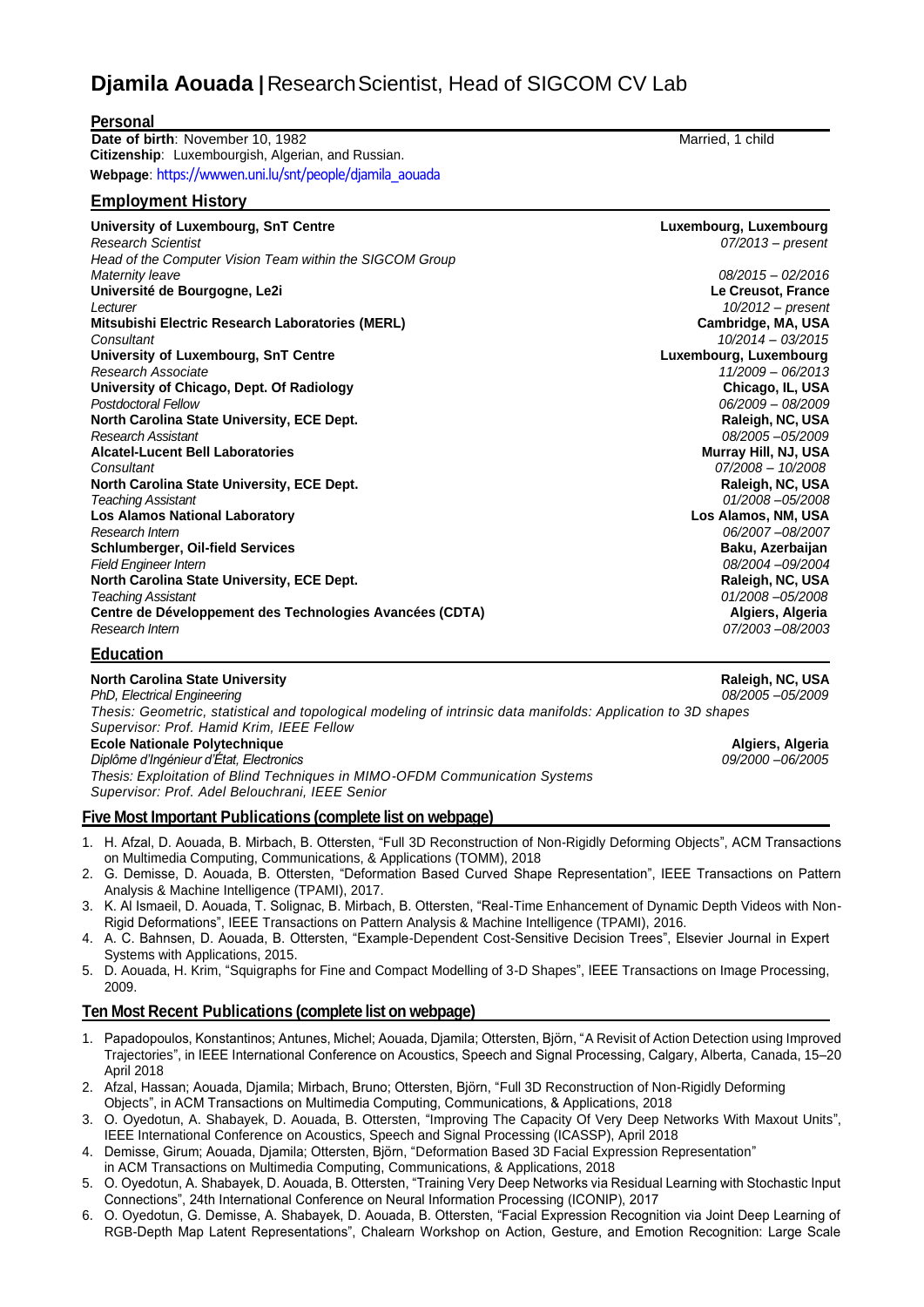Multimodal Gesture Recognition and Real Versus Fake Expressed Emotions (ChaLearn), IEEE International Conference on Computer Vision Workshops (ICCVW), 2017

- 7. A. C. Correa, S. Villegas, D. Aouada, B. Ottersten, "Fraud Detection by Stacking Cost-Sensitive Decision Trees", in Data Science for Cyber-Security (DSCS), 2017
- 8. A. Saint, A. Shabayek, D. Aouada, B. Ottersten, K. Cherenkova, G. Gusev, "Towards Automatic Human Body Model Fitting to a 3D Scan", International conference and Exhibition on 3D Body Scanning and Processing Technologies (3DBody.Tech), 2017
- 9. G. Demisse, D. Aouada, B. Ottersten, "Deformation Based Curved Shape Representation", IEEE Transactions on Pattern Analysis & Machine Intelligence (TPAMI), 2017. Impact Factor: 5.694
- 10. M. Antunes, J. Barreto, D. Aouada, B. Ottersten, "Unsupervised Vanishing Point Detection and Camera Calibration from a Single Manhattan Image with Radial Distortion", IEEE International Conference in Computer Vision and Pattern Recognition (CVPR), 2017

## **Relevant Patents**

- 1. Antunes, M., **Aouada, D**., Demisse, G. "Physical activity feedback", International patent application PCT/EP2017/063559 .
- 2. Al Ismaeil, K., **Aouada, D.,** "Real-Time Temporal Filtering and Super-Resolution of Depth Image Sequences", WO Patent 193393, 2016.
- 3. Mirbach, B., Solignac, T., Garcia, F., **Aouada, D**., "Depth image enhancement method", US Patent 0235351, 2015.
- 4. Mirbach, B., Solignac, T., Garcia, F., **Aouada, D.,** "Depth image enhancement method", WO Patent 044569, 2014.

#### **Distinctions, Awards, Achievements**

**2017:** Best Paper Award, IEEE 2017 Fourth International Conference on Image Information Processing (ICIIP), under the Computer Vision Track.

**2017:** 2nd Place Best Paper Award at the IEEE International Conference on Image Processing (ICIP). Among 2400 submitted papers.

**2015:** Best Paper Award, IEEE Computer Vision and Pattern Recognition Workshop (CVPRW) on Multi-Sensor Fusion and Dynamic Scene Understanding (MSF)

**2012:** Co-founder of the Computer Vision Laboratory at SnT, as part of the SIGCOM group

**2012:** Established SnT as an associated partner of the Erasmus Mundus Master Program in VIsion & roBOTics (VIBOT). In this capacity, SnT became member of the VIBOT consortium. and is allowed to participate in the Academic/Management Board, to submit proposals for internships and MSc theses.

**2011:** Student Best Paper Award at IEEE International Symposium on Image and Signal Processing and Analysis (ISPA) **02/2009:** PhD Defense at age 26

**2005 – 2009:** Full PhD Scholarship through North Carolina State University Graduate Student Support Plan (GSSP)

**09/2008 – 05/2009:** Research grant from the US Defense Threat Reduction Agency (DTRA)

**03/2007 – 12/2007:** Research grant from the US Office of Naval Research (ONR)

2003-2005: 2<sup>nd</sup> rank in Electronics at the École Nationale Polytechnique, the top engineering school in Algeria.

**2000:** 1<sup>st</sup> rank over the Province of Blida, Algeria, in the national Baccalaureate exam

**2011-2018:** Acknowledged in the media (The Scientist, The Guardian, Times Higher Education, RTL Radio, RTL TV)

## **Professional Service and Editorial Responsibilities**

- **Member**: Institute of Electrical and Electronics Engineers IEEE, Institute for Systems and Technologies of Information, Control and Communication (INSTICC), IEEE Women in Engineering (WIE), IEEE Signal Processing Society (SPS), Eta Kappa Nu (HKN);
- **Chair**: IEEE Benelux Women in Engineering Affinity Group, 2014 2016;
- **Panelist**: IEEE AVSS 2014; VISAPP 2017;
- **Tutorial Presenter**: Université de Bourgogne; Binghamton University; VISAPP 2017;
- **Proposal Reviewer**: European H2020; Austrian Science Fund.
- **Technical Program Committee:** CVPR 2018, SmartMM 2018, SENSORDEVICES 2017, ICCE 2017, ICIAP 2017, VISAPP 2014-2018, ICDAR 2013-2017, VISUAL 2017, QU3ST 2012;
- **Journal Reviewer:** IEEE TIP; ACM TOMM; SigPro, Elsevier; JVCI, Elsevier; IET Computer Vision; CSDA, Elsevier; CVIU, Elsevier;

#### **Key Research Projects**

*Acting as PI. Acting as Vice PI where indicated with an asterisk \*.*

| 2018-2021 | Face Identification Under Deformations (IDform)                                                         | 500 k€  | <b>FNR CORE PPP</b> |
|-----------|---------------------------------------------------------------------------------------------------------|---------|---------------------|
| 2016-2019 | 3D Action Recognition Using Refinement and Invariance<br>Strategies for Reliable Surveillance (3D-ACT)* | 732 k€  | <b>FNR CORE</b>     |
| 2011-2014 | Fusion Approaches for Visual systems Enhancement (FAVE)*                                                | 693 k€  | <b>FNR CORE</b>     |
| 2016-2019 | Decision SupporT and self-mAnagement system for stRoke survivoRs<br>(STARR)                             | 4.36 M€ | EU H2020            |
| 2016-2020 | 3D Shape Modelling                                                                                      | 620 k€  | ARTEC 3D            |
| 2013-2015 | Body Shape Estimation via Intelligent Imaging*                                                          | 120 k€  | Cubelux Sarl        |
| 2012-2016 | Resilient Infrastructures for Financial Transactions*                                                   | 1 M€    | <b>CETREL SIX</b>   |
| 2011-2014 | Multi-Sensor Fusion*                                                                                    | 400 k€  | IEE S.A.            |